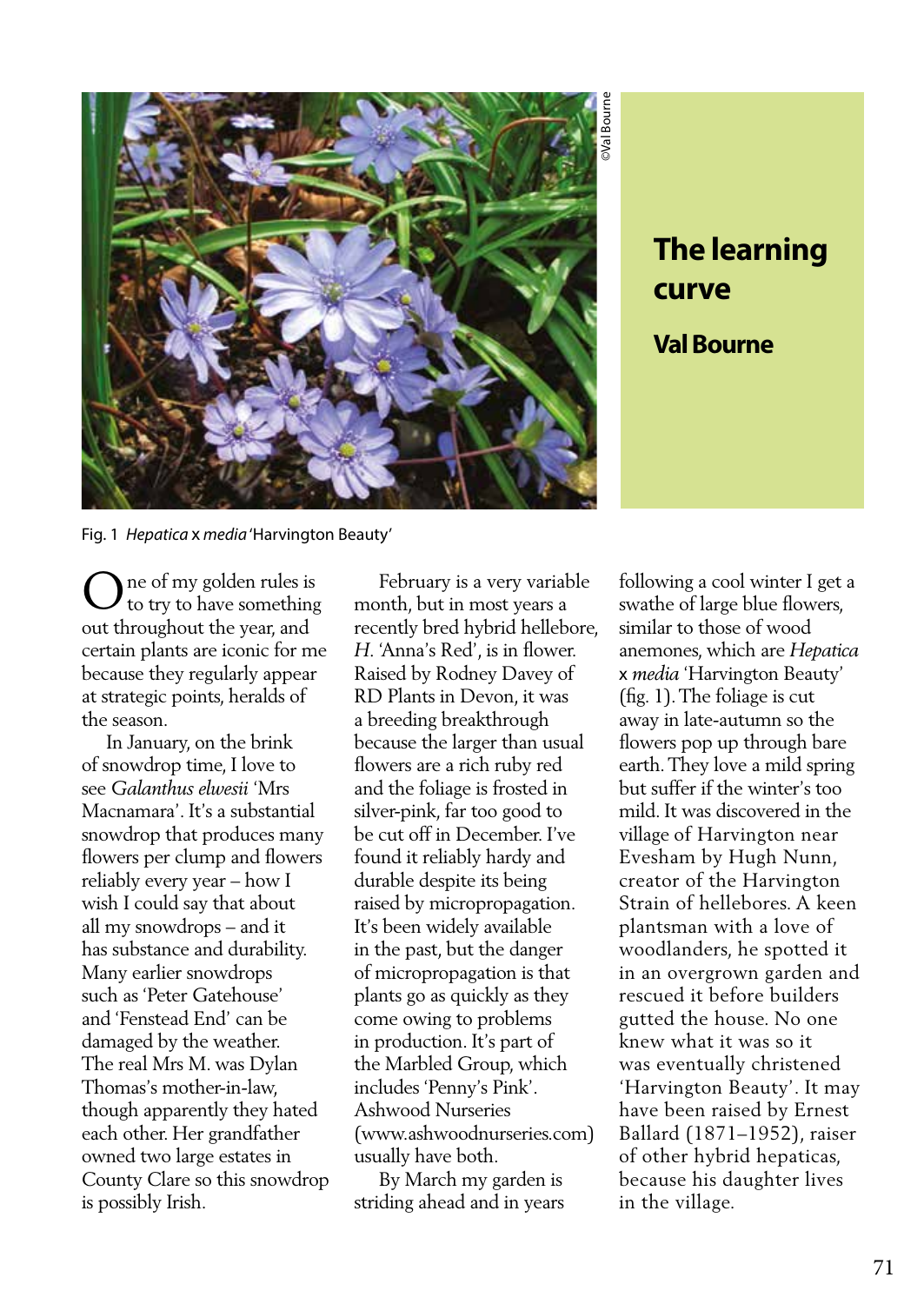

Fig. 2 *Polystichum fronds and erythroniums*

There is a similar hepatica named 'Ballardii'; both are hybrids between two European species (*H. nobilis* and *H. transsilvanica*).

 *Erythronium californicum*  'White Beauty' (fig. 2) is as cheap as chips, to use a Jamie Oliver term. It's readily available and that's a good sign because it means it's a doer. There's too much emphasis on the rare and unusual if you ask me, and as one nursery friend

always says, "they're rare and unusual for a reason, Val." This April-flowering erythronium has green leaves scaled in brown and the cream flowers have an inner necklace of brown stamens visible when the sunlight shines through. They're snow-melt plants so love a cold winter followed by a cool spring with ample rain. Last year's dry, cool spring after a warm winter led to tiny flowers.

 May is possibly everyone's favourite month, full of promise rather than disappointment! E A Bowles, the famous galanthophile, wrote 'if a fairy godmother or a talking fish offered me three wishes, one would be to have the clock stopped on a fine morning towards the end of May'. Bowles held tea parties on his Tulip Terrace on his birthday, May 14th.

 My May favourite, *Geum* 'Totally Tangerine', is a recent introduction, bred by Tim Crowther of Warburtons Nursery in Sussex; it flowers

**DVal Bourne** 



Fig. 3 *Centranthus lecoqii*

from May to November, here mingling first with grey-blue amsonia and then deep-blue agapanthus. It's a complicated double cross that began life in 1988. First *G. coccineum* and *G. rivale* were hybridised and then the best seedlings were crossed with *G. chiloense.*  Many gardeners, particularly ladies, dislike orange, but it's a touch-paper colour against blues and purples.

 In June and July my borders major on pastel colours, with flecks of darker plums, purples, deep blues and magentas. I have a passion for hybrid *P. lactiflora* peonies and my absolute favourite of the many I grow is lavenderpink 'Monsieur Jules Elie', because the flowers change colour, developing a silver edge to their frillier petals as they mature. It's one of the last to flower, and scented. Bred by Crousse in 1888, it has bombe-shaped flowers, green foliage, and slightly lax stems 3ft tall. It's the fragrance I love: it morphs from sweet-rose to coconut on a hot day.

 Peonies need cold winters to encourage flower buds so the mild winter of 2015–16 diminished my flowers greatly. The cool spring saw a drop in butterflies and the hummingbird hawk moth, so I'm hoping for more this year. The moth's preferred plant is valerian (*Centranthus ruber*), and it's possible to have it in flower from April until the end of October if you deadhead the spent flowers regularly and also shear it back in mid-July.